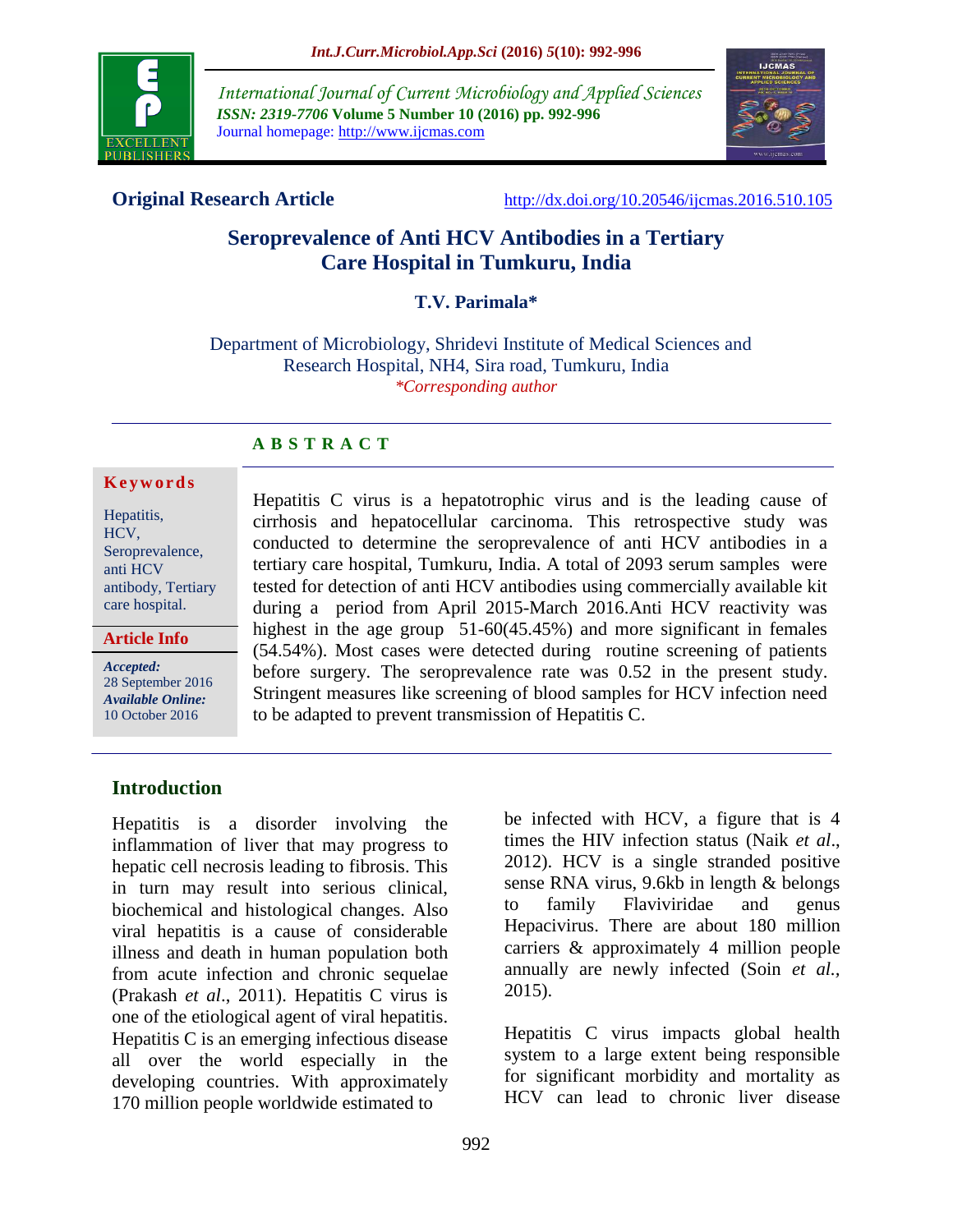causing cirrhosis, hepatocellular carcinoma and end stage liver disease among 5-20% of infected patients (Chakraborthy *et al*., 2015). The present study was conducted to determine the seroprevalence of anti HCV antibody among patients in Shridevi Institue of Medical sciences and Research Hospital, Tumkuru, India.

## **Materials and Methods**

This is a retrospective study. This study was conducted in the serology lab,department of microbiology, Shridevi Institue of Medical Sciences and Research Hospital which is a tertiary care hospital located at Tumkuru, India. A total of 2093 patients who were admitted or attending OPD in our hospital were tested for Hepatitis C infection during the period from April 2015 to March 2016.

All serum samples were tested for antibodies to HCV using  $4<sup>th</sup>$  generation HCV TRIDOT (Diagnostic enterprises), utilizes a unique combination of modified HCV antigens from the putative core, NS3, NS4  $&$  NS5 regions of the virus to selectively identify all subtypes of Hepatitis C virus with 100 % specificity and 100% sensitivity. The kits were used in accordance with the manufacturer instructions. Data were analyzed with Microsoft excel.

### **Results and Discussion**

A total of 2093 serum samples were tested for detection of anti HCV antibodies. Of the 2093 serum samples, 11 were reactive for anti HCV antibodies. The prevalence of anti HCV antibody was 0.52%.The highest prevalence of anti HCV antibodies was observed in the age group of 51-60yrs 05(45.45%) followed by 31-40 age group 03 (27.27%) and then in the age group 11-30yrs 1(9.09%) (Table 1). Out of the 11 HCV

reactive patients 05(45.45%) were males and 06 (54.54%) were females (Table 2). Maximum anti HCV reactivity was observed in surgery and allied department 07 (63.63%) and then in Medicine and allied department 2(18.18%)(Table 3)

Hepatitis C virus (HCV),a global health problem and is also prevalent in India (Jindal *et al.,* 2006).The worrying aspect of acute hepatitis C infection is that spontaneous viral clearance is unusual with nearly 54-86% of the infected individuals progressing to chronic hepatitis (Reker *et al.,* 2014).

Increasing trend of anti HCV serpositivity with advancing age was observed in the present study. The highest prevalence of anti HCV antibodies was observed in the age group of 51- 60yrs (45.45%).The late positivity of anti HCV may be due to exposure to its risk factor at later Stage (Khatak *et al*., 2002). Several studies reported seroprevalence of HCV was more in male patients than in females patients (Soin D *et al*., 2015). But in this study, was more in female patients (54.54%).

The transmission of HCV occurs primarily through exposure to infected blood which may be due to blood transfusion, organ transplantation, intravenous drug use, body piercing, tattoo in, haemodialysis and occupational exposure among healthcare worker, therapeutic injections, major/minor surgeries, dental treatment, shaving at barbar shop, unprotected sexual contact and vertical transmission(Makroo *et al*., 2013) (Soin *et al*., 2015). Among 11 HCV reactive cases, one HCV reactive patient had a history of blood transfusion and other had cirrhosis. Two HCV reactive patients were admitted for viral fever.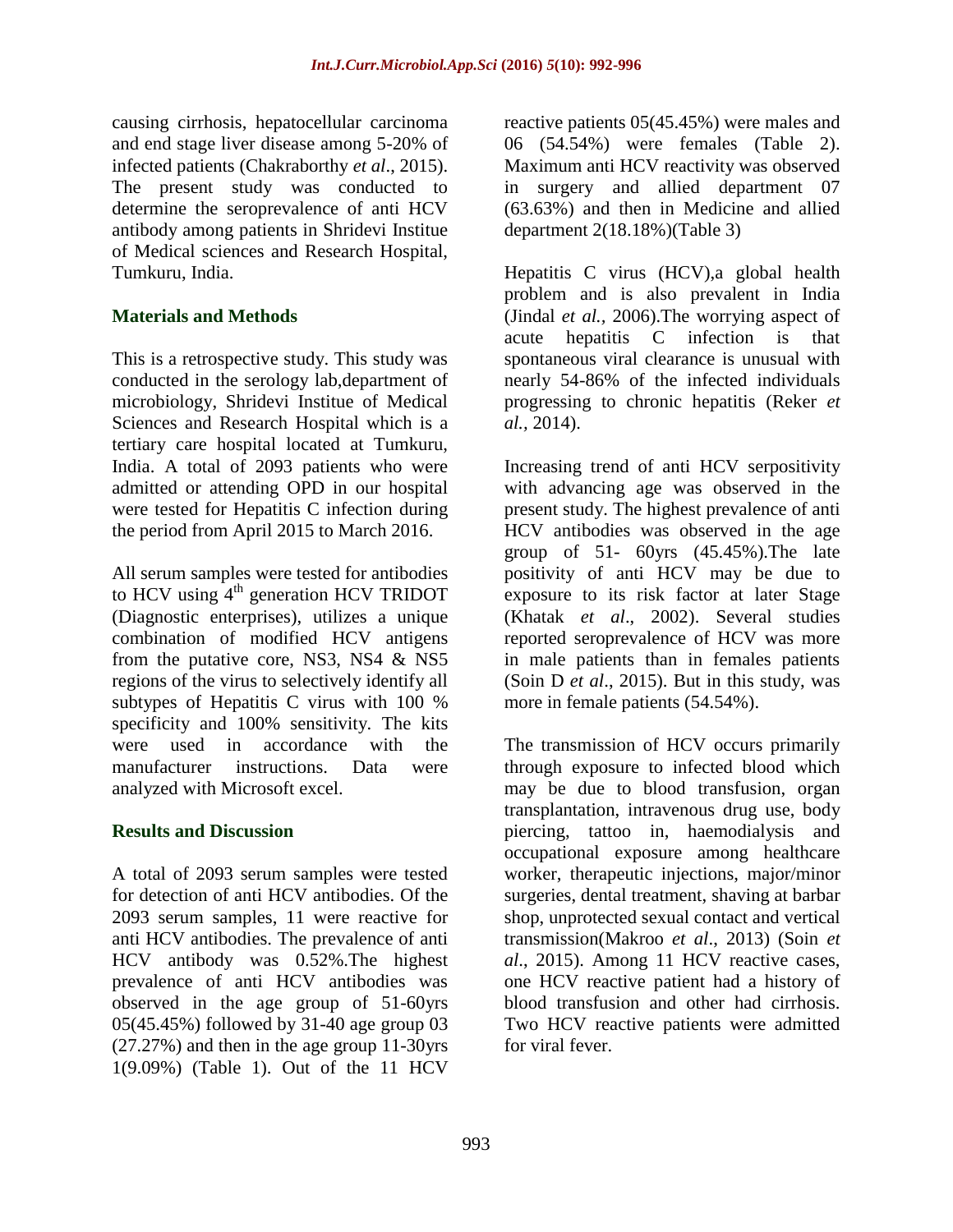| Age(Yrs)  | No. of Pts | $\%$  | No. of HCV               | $\%$  |
|-----------|------------|-------|--------------------------|-------|
|           | Screened   |       | <b>Reactive Patients</b> |       |
| $1 - 10$  | 111        | 5.30  |                          |       |
| $11 - 20$ | 155        | 7.40  |                          | 9.09  |
| $21 - 30$ | 418        | 19.97 |                          | 9.09  |
| $31 - 40$ | 403        | 19.25 | 3                        | 27.27 |
| $41 - 50$ | 351        | 16.77 |                          |       |
| $51-60$   | 286        | 13.66 |                          | 45.45 |
| >60       | 369        | 17.63 |                          | 09.09 |
| Total     | 2093       |       |                          |       |

| Table.1 Age Distribution of Hepatitis C infection Among Patients in a Tertiary Care Hospital |  |  |  |
|----------------------------------------------------------------------------------------------|--|--|--|
|                                                                                              |  |  |  |

#### **Table.2** Sex Distribution of Hepatitis C infection Among Patients in a Tertiary Care Hospital

| <b>Sex</b> | No. of Pts | %     | No. of HCV               | $\%$  |
|------------|------------|-------|--------------------------|-------|
|            | Screened   |       | <b>Reactive Patients</b> |       |
| Male       | 1312       | 62.68 | 05                       | 45.45 |
| Female     | 781        | 37.31 | ')6                      | 54.54 |
| Total      | 2093       |       |                          |       |

#### **Table.3** Prevalence of Anti HCV Antibotias Among Different Department in a Tertiary Care Hospital

| Department           | No. of Pts | %     | No. of HCV               |       |
|----------------------|------------|-------|--------------------------|-------|
|                      | Screened   |       | <b>Reactive Patients</b> | $\%$  |
| Medicine & Allied    | 300        | 14.33 | 02                       | 18.18 |
| Surgery & Allied     | 1030       | 49.21 | 07                       | 63.63 |
| <b>OBG</b>           | 126        | 6.02  | $\theta$                 |       |
| Ortho                | 495        | 23.65 | 01                       | 9.09  |
| Causality            | 68         | 3.24  | 01                       | 9.09  |
| Pediatrics           | 64         | 3.05  | 0                        |       |
| <b>Mental Health</b> |            | 0.47  |                          |       |

Rest of the HCV reactive cases were detected during preoperative screening of patients. Hence our study recommends screening of patients for HCV infection before surgery to reduce the risk of transmission. Global and region specific estimates of HCV prevalence vary greatly (Reker *et al*., 2014).

About 0.04 to 26% of apparently healthy population in different countries of the world is suffering from chronic HCV infection. Prevalence 2.5% in SEAR

countries (Prakash *et al.,* 2011). A recent study in rural Cambodia reports high prevalence rate of HCV antibodies (14.7%) (Viet *et al*., 2012). Similar studies from other countries demonstrated that prevalence of HCV was 18.2% Korea between 2005 and 2006. Prevalence of anti HCV antibody positivity in Pakistan was found 4.8% in 11 year surveillance study performed in 47043 patients. In Turkey, prevalence of anti HCV antibody positivity is 1-2.4% (Turangolu *et al.,* 2013).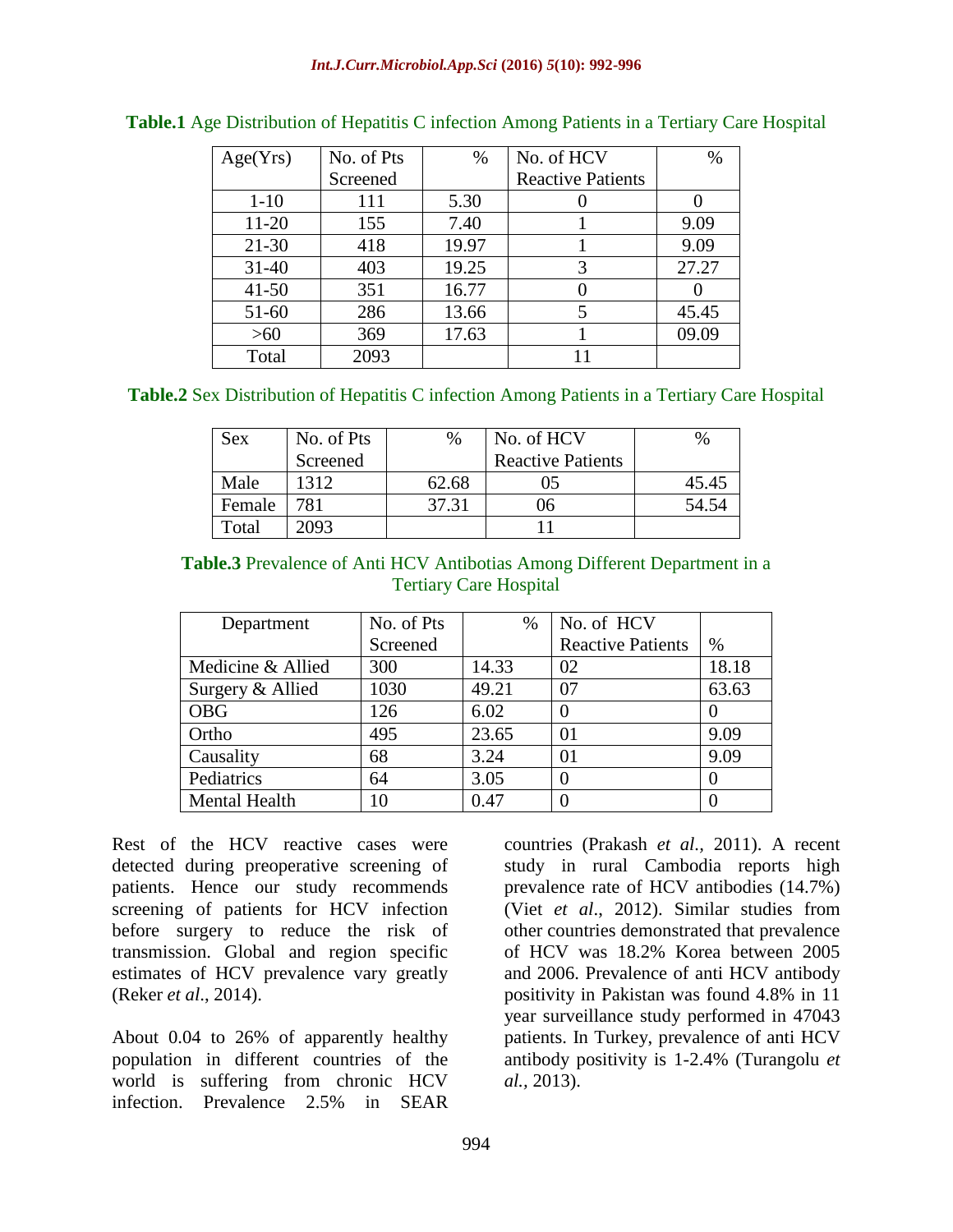The seroprevalence of HCV in the general population has been studied extensively and reports from different parts of India show the seroprevalence of HCV infection to be as varied as 0.3-11.3% (Jindal *et al.*, 2006). In India prevalence studies done in Arunachal Pradesh showed a higher rate of 7.89% as compared to Maharastra (0.09%), Andrapradesh (1.4%) and West Bengal (0.71%) (Naik *et al*., 2012)In a recent study done in Hisar, Haryana the seroprevalence of anti HCV antibody was calculated to be 1%.A study done in Orissa reported anti HCV seroprevalence to be 1.98 % (Makroo *et al*., 2013). In the present study, the overall prevalence of anti HCV antibody in Shridevi Institute of Medical Sciences and Research Hospital, Tumkuru was found to be 0.52%.

Our study has certain limitations. First, HCV infection was based on detection of by antibodies rather than detection of HCV RNA. The antibody may never become detectable in 5-10% patients with acute hepatitis C and levels of anti HCV may become undetectable often recovery (albeit rare) from acute hepatitis C. In patients with chronic hepatitis C, anti HCV is detectable in 95% of cases (Chakraborthy *et al*., 2015). Second, this study was conducted in only one hospital, so cannot be directly generalized to the entire population.

### **Acknowledgement**

I am thankful to entire technical staff of the department of Microbiology, Shridevi Institute of Medical Sciences and Research Hospital, Tumkuru, India.

# **References**

- Chakraborty, A., Pramanik, SB., Roy, DS., Sarkar, S., Chakraborty, M., and Nandi, A. 2015. *Int. J. Curr. Microbiol. App. Sci.,* 4(3): 115-123.
- Jindal, N., Jindal, M., Jilani, N., and Kar, P.

2006. Seroprevalence of hepatitis C virus (HCV) in health care workers of a tertiary care centre in New Delhi. *Indian J. Med. Res.,*123: 179-180.

- Khattak, M.F., Salamat, N., Bhatti, F.A., and Quershi, T.Z. 2002. Seroprevalence of Hepatitis B, C and HIV in Blood Donors in Northern Pakistan. *J. Pak. Med. Assoc.,* Online.
- Makroo, R.N., Walia, R.S., Chowdry, M., Bhatia, Aakanksha., Hegde, V., and Rosamma, N.L. 2013. Seroprevalence of anti-HCV antibodies among blood donors of north India. *Indian J Med Res.*, 138: 125-128.
- Naik, S.A., Banashankari, G.S., Beena, Gayathri devi, D.R., Sreeja. S. 2012. Prevalence of Hepatitis Cinfection in a Tertiary care Hospital in South India. *National J. Lab. Med.,* 1(1): 20-22.
- Norouzian, H., Gholami, M., Shakib, P., Gholam, Diali, H.G., and Rezvani, A. 2016. Prevalence of HCV infections and co infection with HBV and associated Risk factors among addicts in Drug Treat Centers, Lorestan Provinence, Iran. International journal of High risk Behaviours and Addiction. Online.
- Prakash, G., Gandha Kapil, M., and Goswami, Y.S. 2011. Study on Prevalence of Hepatitis C infection in healthy and high risk groups. 2(4):15- 17.
- Reker, C., and Islam, K.M. 2014. Risk factors associated with high prevalence rates of hepatitis C infection in Egypt. *Int. J. Infect. Dis.,*  25: 104-106.
- Soin, D., Grover, P., Malhotra, R. 2015. Hepatitis C virus infection in dialysis patients: A retrospective study from a Tertiary care Hospital. *Int. J. Res. Dev. Pharm. L. Sci.,* 4(3): 1529-1532.
- Turhanoglu, M., Onur, A., Bilman, F.B., Ayadin, Z., and Aktar, G.S. 2013.